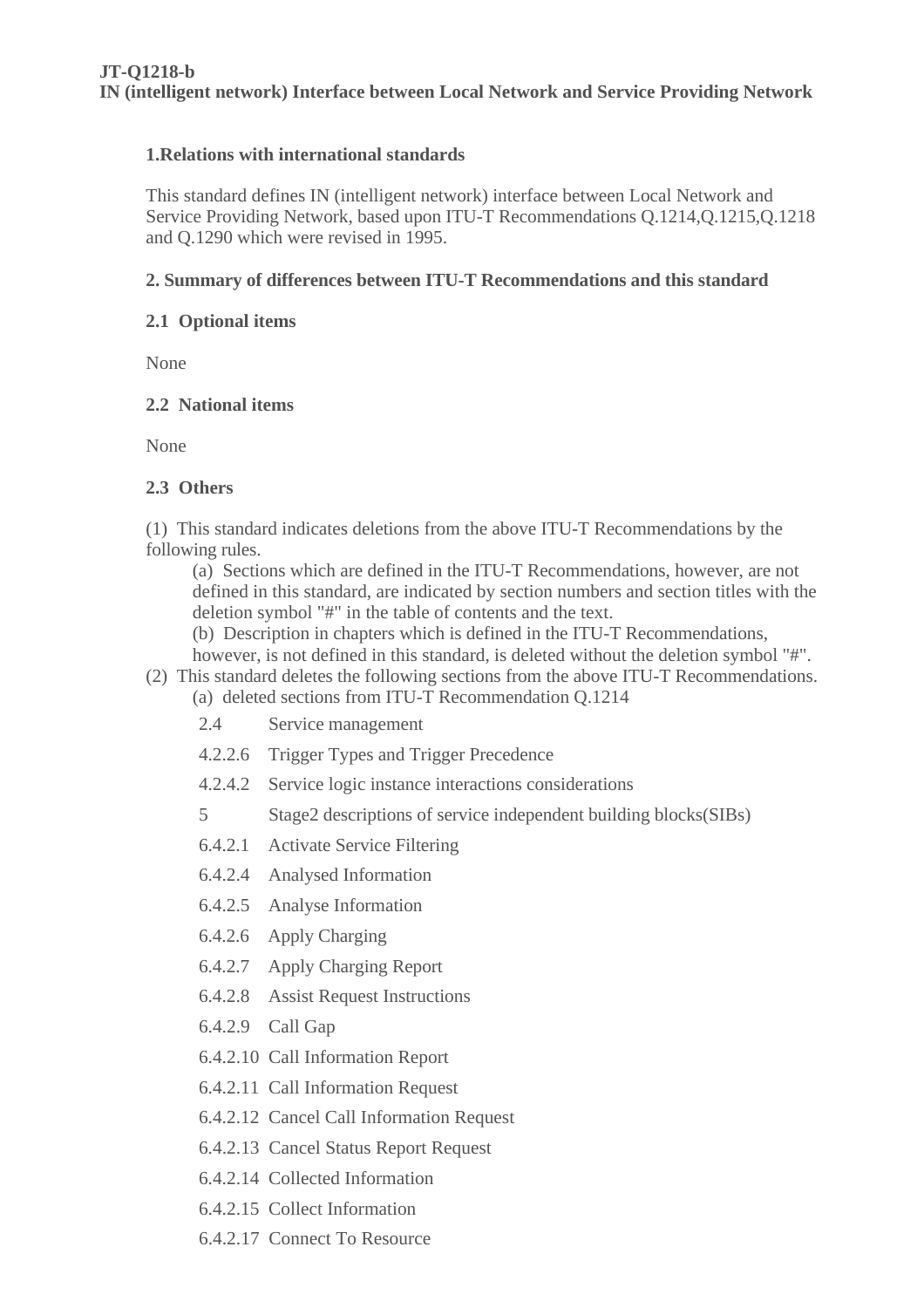- 6.4.2.18 Continue
- 6.4.2.19 Disconnect Forward Connection
- 6.4.2.21 Event Notification Charging
- 6.4.2.23 Furnish Charging Information
- 6.4.2.24 Hold Call In Network
- 6.4.2.26 Initiate Call Attempt
- 6.4.2.27 O\_Answer
- 6.4.2.28 O\_Called\_Party\_Busy
- 6.4.2.29 O\_Disconnect
- 6.4.2.30 O\_MidCall
- 6.4.2.31 O\_No\_Answer
- 6.4.2.32 Origination Attempt Authorized
- 6.4.2.34 Request Notification Charging Event
- 6.4.2.36 Request Status Report
- 6.4.2.37 Reset Timer
- 6.4.2.38 Route Select Failure
- 6.4.2.39 Select Facility
- 6.4.2.40 Select Route
- 6.4.2.41 Send Charging Information
- 6.4.2.42 Service Filtering Response
- 6.4.2.43 Status Report
- 6.4.2.44 T\_Answer
- 6.4.2.45 T\_Busy
- 6.4.2.46 T\_Disconnect
- 6.4.2.47 Term Attempt Authorized
- 6.4.2.48 T\_MidCall
- 6.4.2.49 T\_No\_Answer
- 6.4.3 Call Party Handling Information Flows
- 6.4.4.1 Analysed Information
- 6.4.4.2 Collected Information
- 6.4.4.3 O\_Answer
- 6.4.4.4 O\_Called Party Busy
- 6.4.4.5 O\_Disconnect
- 6.4.4.6 O\_NoAnswer
- 6.4.4.7 Origination Attempt Authorized
- 6.4.4.8 Route Select Failure
- 6.4.4.9 T\_Answer
- 6.4.4.10 T\_Busy
- 6.4.4.11 T\_Disconnect
- 6.4.4.12 Term Attempt Authorized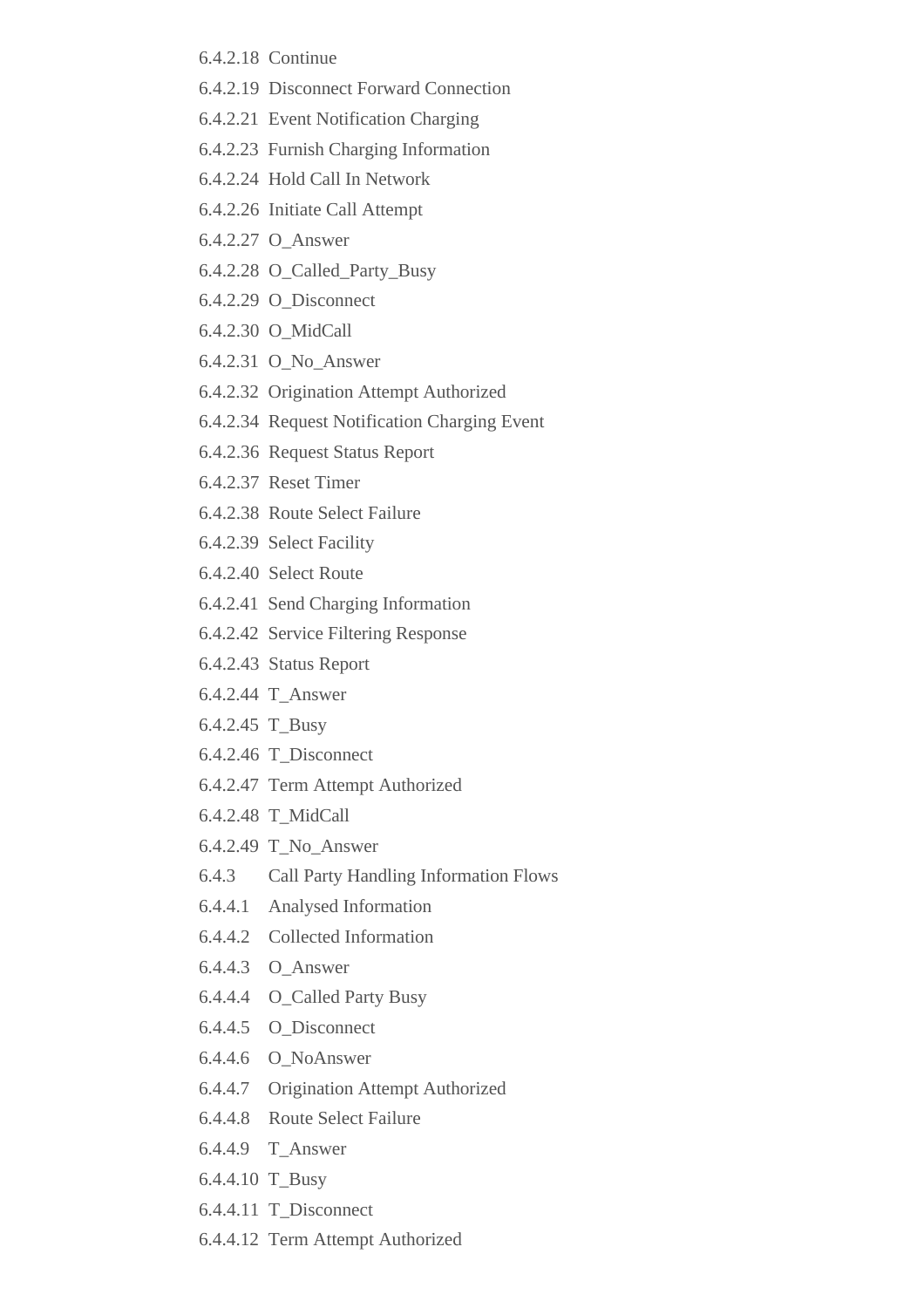- 6.4.4.13 T\_NoAnswer
- 6.5 SCF-SRF relationship
- 6.6 SCF-SDF relationship
- 6.7 Summary of information flows and related SIBs

Appendix I Aspects of the distributed functional plane Identified as "for further study" (FFS) Relative to IN CS-1

(b) deleted sections from ITU-T Recommendation Q.1215

|     | 5.3.2 AD-SSP interface  |                                                       |
|-----|-------------------------|-------------------------------------------------------|
|     | 5.3.3 IP-SSP            | interface                                             |
|     | 5.3.4 SN-SSP            | interface                                             |
|     | 5.3.5 SCP-IP            | interface                                             |
|     | 5.3.6 AD-IP interface   |                                                       |
|     | 5.3.7 SCP-SDP interface |                                                       |
|     |                         | (c) deleted sections from ITU-T Recommendation Q.1218 |
| 2.2 |                         | <b>SCF/SDF</b> Interface                              |
|     |                         | $2116$ $\Lambda$ existing Hendeff CCE ECM             |

- 3.1.1.6 Assisting/Handoff SSF FSM
- 3.1.3 SRF application entity procedures
- 3.1.4 SDF application entity procedures
- 3.2.1.1 Attribute error
- 3.2.1.2 Canceled
- 3.2.1.3 CancelFailed
- 3.2.1.5 ImproperCallerResponse
- 3.2.1.8 Name Error
- 3.2.1.10 RequestedInfoError
- 3.2.1.11 Service error
- 3.2.1.12 Security error
- 3.2.1.19 UnknownLegID
- 3.2.1.20 UnknownResource
- 3.2.1.21 Updata error
- 3.2.2.2 Expiration of TSRF
- 3.3.1 ActivateServiceFiltering procedure
- 3.3.3 AddEntry procedure
- 3.3.4 AnalyzedInfomation procedure
- 3.3.5 AnalyzeInfromation procedure
- 3.3.6 ApplyCharging procedure
- 3.3.7 ApplyChargingReport procedure
- 3.3.8 AssistRequestInstructions procedure
- 3.3.9 Bind procedure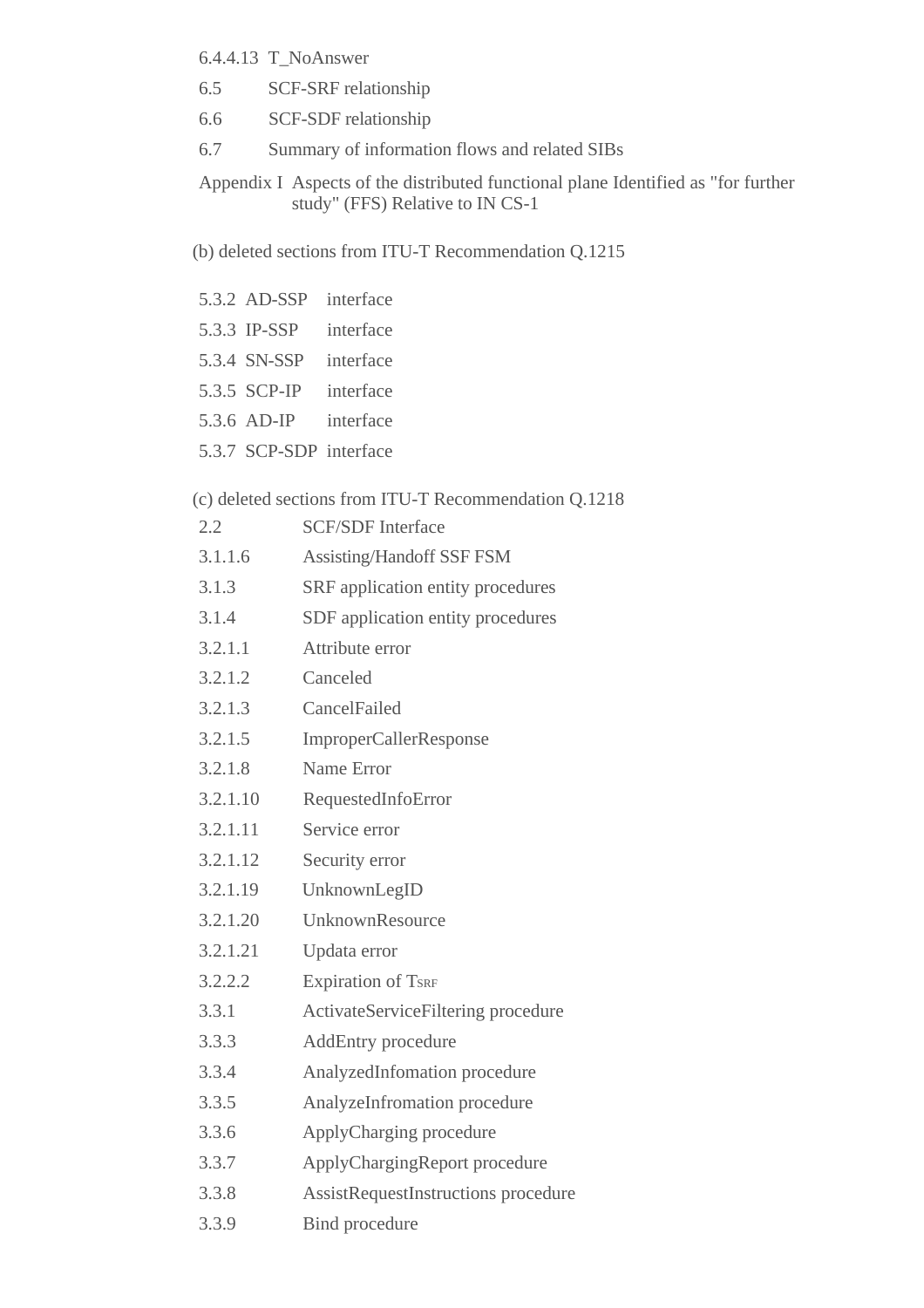| 3.3.10  | CallGap procedure                          |
|---------|--------------------------------------------|
| 3.3.11  | CallInformationReport procedure            |
| 3.3.12  | CallInformationRequest procedure           |
| 3.3.13  | Cancel procedure                           |
| 3.3.14  | CollectedInformation procedure             |
| 3.3.15  | CollectInformation procedure               |
| 3.3.17  | ConnectToResource procedure                |
| 3.3.18  | Continue procedure                         |
| 3.3.21  | EventNotificationCharging procedure        |
| 3.3.23  | FurnishChargingInformation procedure       |
| 3.3.24  | HoldCallInNetwork procedure                |
| 3.3.26  | InitiateCallAttempt procedure              |
| 3.3.27  | ModifyEntry procedure                      |
| 3.3.28  | Oanswer procedure                          |
| 3.3.29  | Odisconnect procedure                      |
| 3.3.30  | <b>ONoAnswer</b> procedure                 |
| 3.3.31  | OriginationAttemptAuthorized procedure     |
| 3.3.32  | PlayAnnouncement procedure                 |
| 3.3.33  | PromptAndCollectUserInformation procedure  |
| 3.3.35  | RemoveEntry procedure                      |
| 3.3.36  | RequestCurrentStatusReport procedure       |
| 3.3.37  | RequestFirstStatusMatchReport ;procedure   |
| 3.3.38  | RequestNotificationChargingEvent procedure |
| 3.3.40  | <b>ResetTimer</b> procedure                |
| 3.3.41  | RouteSelectFailure procedure               |
| 3.3.42  | Search procedure                           |
| 3.3.43  | SelectFacility procedure                   |
| 3.3.44  | SelectRoute procedure                      |
| 3.3.45  | SendChargingInformation procedure          |
| 3.3.46  | ServiceFilteringResponse procedure         |
| 3.3.47  | SpecializedResourceReport procedure        |
| 3.3.48  | <b>StatusReport procedure</b>              |
| 3.3.49  | <b>TAnswer</b> procedure                   |
| 3.3.50  | TBusy procedure                            |
| 3.3.51  | TDisconnect procedure                      |
| 3.3.52  | TermAttemptAuthorized procedure            |
| 3.3.53  | TNoAnswer procedure                        |
| 3.3.54  | Unbind procedure                           |
| 3.3.55  | RequestEveryStatusChangeReport procedure   |
| 3.4.1.3 | SCF-to/from-SRF messages                   |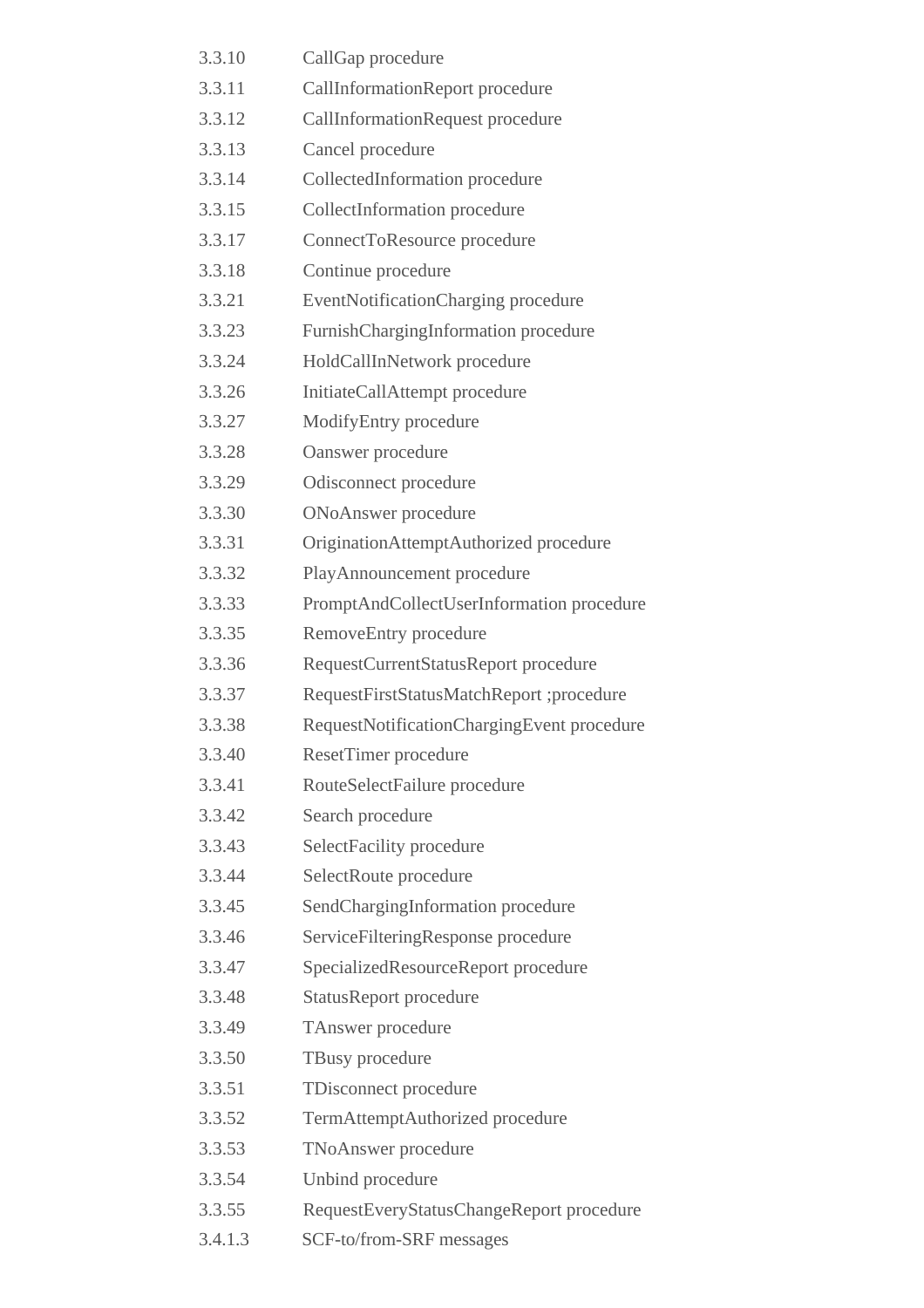| Annex B | Description of the SCSM and the SDSM |  |  |  |
|---------|--------------------------------------|--|--|--|
|         |                                      |  |  |  |

Appendix I Service data modeling

Appendix II Aspects of the intelligent network interface identified as "For Further Study"(FFS) relative to CS-1

This standard defines only the necessary parts in order to standardize IN (intelligent network) interface between Local Network and Service Providing Network. The above sections , which are unnecessary, are out of the scope in this standard.

(3) This standard is consisted of the following two parts. One is the necessary part in order to standardize IN (intelligent network) interface between Local Network and Service Providing Network, which is extracted downstream from ITU-T IN Recommendations CS-1 including general concepts of IN. The other is the descriptions of this TTC standard specific.

TTC specific descriptions are indicated by the symbol "\*" in the text.

(4) This standard uses figure number and table number provided by the above ITU-T Recommendations directly under the chapter number - section number of this standard.

The rules of providing figure number and table number are indicated below.

| <b>ITU-T</b><br>Rec.         | figure/<br>table<br>numbering<br>rule                    | number<br>providing<br>example                                                        | <b>TTC</b><br>Standard                          | figure/table<br>numbering<br>rule                                                 | number providing<br>example                                                                                                           |
|------------------------------|----------------------------------------------------------|---------------------------------------------------------------------------------------|-------------------------------------------------|-----------------------------------------------------------------------------------|---------------------------------------------------------------------------------------------------------------------------------------|
| Q.1214<br>Annex A<br>Annex B | section<br>number-<br>sequential<br>number<br>in section | <b>FIGURE</b><br>$4 - 3/$<br>Q.1214<br><b>FIGURE</b><br>A.2<br><b>FIGURE</b><br>$B-5$ | Chapter<br>$\overline{2}$<br>Annex A<br>Annex B | Chapter<br>number-<br><b>ITU-T</b><br>providing<br>number                         | FIGURE 2-4-3/JT Q1218-b*<br>(ITU-T Q.1214)<br>FIGURE 2-A-2/JT-Q1218-b<br>$(TU-T Q.1214)$<br>FIGURE 2-B-5/JT-Q1218-b<br>(ITU-T Q.1214) |
| Q.1215                       | sequential<br>number                                     | <b>TABLE</b><br>2/<br>Q.1215                                                          | Chapter<br>3                                    | Chapter<br>number -<br>section<br>number -<br><b>ITU-T</b><br>providing<br>number | TABLE 3-5-2/JT-Q-1218-<br>$b^*$<br>$(ITU-T Q.1215)$                                                                                   |
| Q.1218<br>Annex A            | sequential<br>number                                     | <b>FIGURE</b><br>8/<br>Q.1218<br><b>FIGURE</b><br>A.3                                 | Chapter<br>$\overline{4}$<br>Annex A            | Chapter<br>number -<br>section<br>number -<br><b>ITU-T</b><br>providing<br>number | TABLE 4-0-8/JT-Q1218-b<br>$(ITU-T Q.1218)$<br>FIGURE 4-A-3/JT-Q1218-<br>$h^*$<br>(ITU-T Q.1218)                                       |
| Q.1290                       | table/<br>figure<br>nothing                              |                                                                                       | Chapter<br>5                                    | table/figure<br>nothing                                                           |                                                                                                                                       |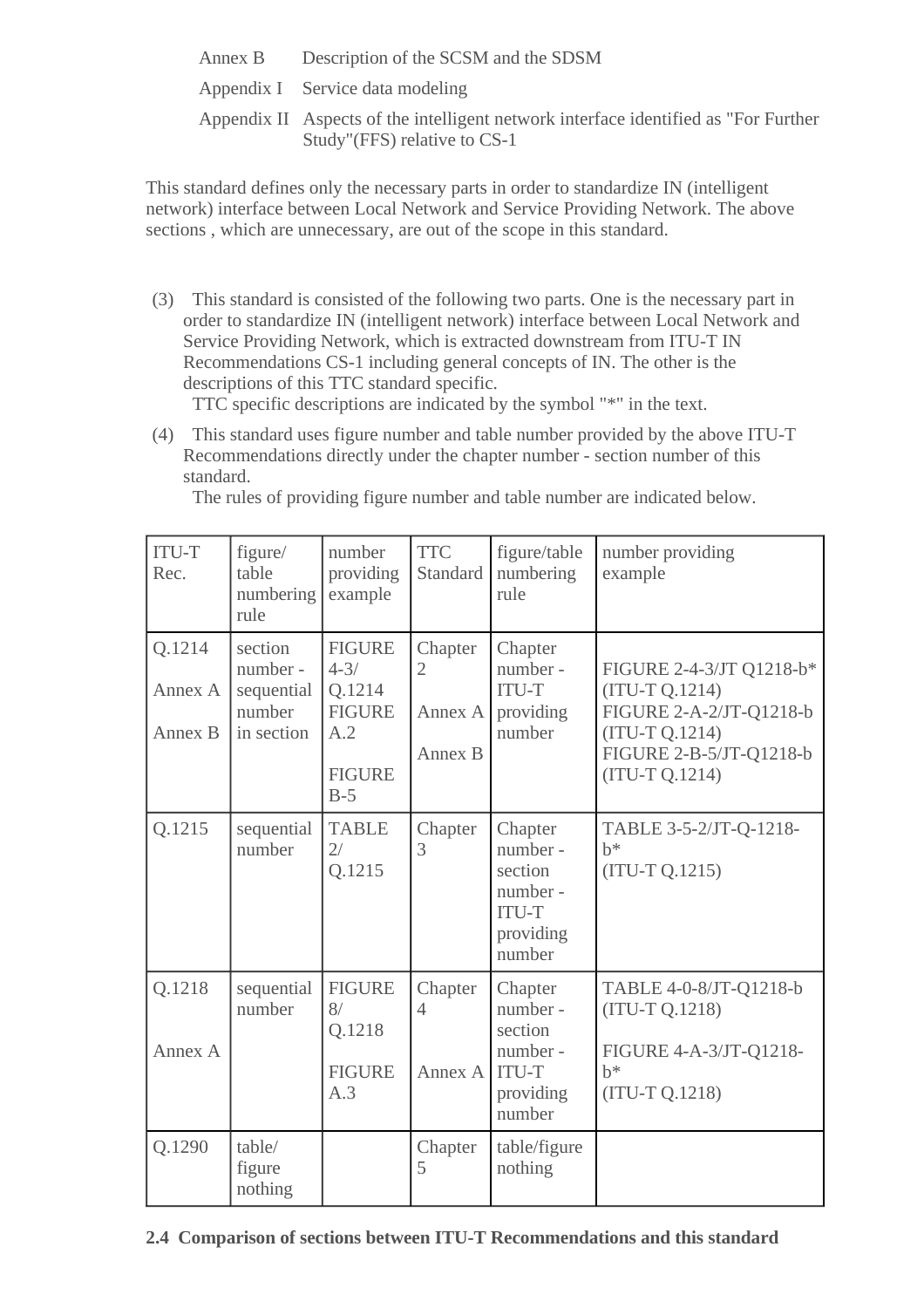The following tables show differences in sections between the ITU-T Recommendations and this standard.

| <b>TTC</b> Standard                                                        | ITU-T Rec. | Difference from<br><b>ITU-T Rec.</b> |
|----------------------------------------------------------------------------|------------|--------------------------------------|
| Sec. 1 General                                                             |            | Add                                  |
| Sec. 2 Basic concepts                                                      |            | Add                                  |
| Sec. 3 Definition of connecting<br>function between<br>signalling networks |            | Add                                  |

Chapter 2 Distributed functional plane (corresponding to Q.1214)

| <b>TTC</b> Standard                                                                                           | <b>ITU-T Rec.</b>                                                               | Difference from<br><b>ITU-T Rec.</b>  |
|---------------------------------------------------------------------------------------------------------------|---------------------------------------------------------------------------------|---------------------------------------|
| Sec.1 General                                                                                                 | Sec.1 General                                                                   | Partially delete/<br>partially modify |
| Sec.2 Scope of IN distributed functional<br>plane for<br>capability Set1                                      | Sec.2 Scope of IN<br>distributed<br>functional plane for<br>capability Set1     | Partially delete/<br>partially modify |
| Sec.3 Distributed functional<br>model for CS-1 between<br>networks                                            | Sec.3 Distributed<br>functional<br>model for CS-1                               | Partially delete/<br>partially modify |
| Sec.4 Functional entity call/<br>service logic processing<br>models                                           | Sec.4 Functional entity<br>$\text{call}/$<br>service logic processing<br>models | Partially delete/<br>partially modify |
|                                                                                                               | Sec.5 Stage2 descriptions<br>of<br>service independent<br>building blocks(SIBs) |                                       |
| Sec.5 Mapping each service<br>function to functional<br>architecture                                          |                                                                                 | Add                                   |
| Sec.6 Relationships between<br><b>FEs</b>                                                                     | Sec.6 Relationships<br>between<br><b>FEs</b>                                    | Partially delete/<br>partially modify |
| Annex A SSF/SCF<br>relationship scenarios                                                                     | Annex A SSF/SCF<br>relationship scenarios                                       | Partially delete/<br>partially modify |
| Annex B BCSM SDL Diagrams                                                                                     | Annex B BCSM SDL<br>Diagrams                                                    | Partially delete/<br>partially modify |
| Appendix I Supplementary<br>explanation about basic procedure<br>of connection between<br>signalling networks |                                                                                 | Add                                   |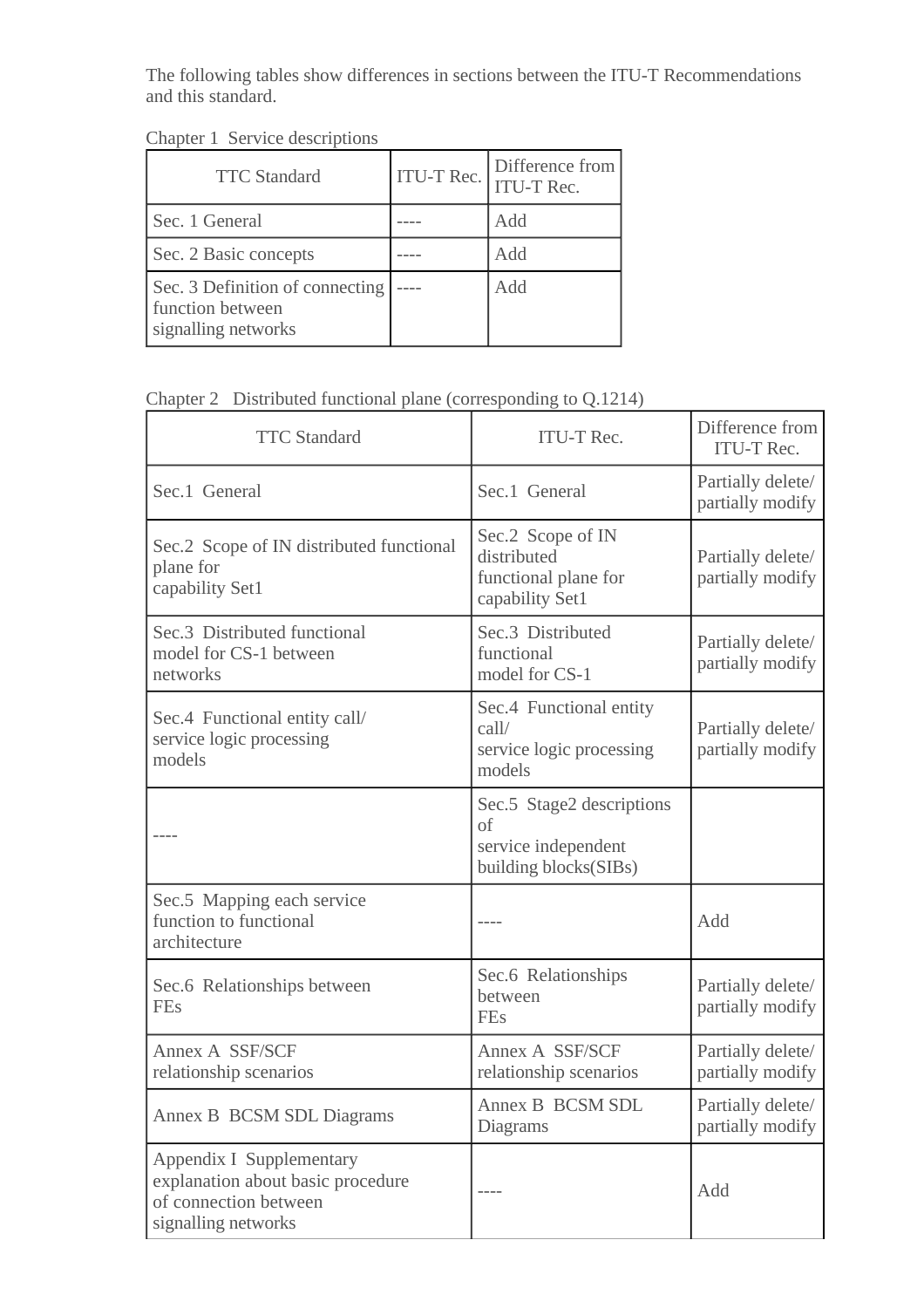| $\overline{\phantom{a}}$<br>-----<br>$\sim$<br>----<br>- |  |
|----------------------------------------------------------|--|
|----------------------------------------------------------|--|

| <b>TTC</b> Standard                                                        | <b>ITU-T Rec.</b>                                                          | Difference from<br><b>ITU-T Rec.</b>  |
|----------------------------------------------------------------------------|----------------------------------------------------------------------------|---------------------------------------|
| Sec.1 General                                                              | Sec.1 General                                                              | Partially delete/<br>partially modify |
| Sec.2 Requirements and<br>assumptions                                      | Sec.2 Requirements and<br>assumptions                                      | Partially delete/<br>partially modify |
| Sec.3 Physical entities (PEs)                                              | Sec.3 Physical entities (PEs)                                              | Partially delete/<br>partially modify |
| Sec.4 Mapping requirement                                                  | Sec.4 Mapping requirement                                                  | Partially delete/<br>partially modify |
| Sec.5 Mapping the distributed<br>functional plane to the<br>physical plane | Sec.5 Mapping the distributed<br>functional plane to the<br>physical plane | Partially delete/<br>partially modify |

Chapter 3 Physical plane (corresponding to Q.1215)

Chapter 4 Protocol for connection between signalling networks (corresponding to Q.1218)

| <b>TTC</b> Standard                                                 | <b>ITU-T Rec.</b>                                                   | Difference from<br><b>ITU-T Rec.</b>  |
|---------------------------------------------------------------------|---------------------------------------------------------------------|---------------------------------------|
| Sec.0 Introduction                                                  | Sec.0 Introduction                                                  | Partially delete/<br>partially modify |
| Sec.1 SAC/MACF rules                                                | Sec.1 SAC/MACF rules                                                | Partially delete/<br>partially modify |
| Sec.2 Abstract Syntax of the IN<br><b>CS-1 Application Protocol</b> | Sec.2 Abstract Syntax of the IN<br><b>CS-1 Application Protocol</b> | Partially delete/<br>partially modify |
| Sec.3 Semantics                                                     | Sec.3 Semantics                                                     | Partially delete/<br>partially modify |
| Annex A INAP SDL Diagrams                                           | Annex A INAP SDL Diagrams                                           | Partially delete/<br>partially modify |
|                                                                     | Annex B                                                             |                                       |
|                                                                     | Appendix I                                                          |                                       |
|                                                                     | Appendix II                                                         |                                       |
|                                                                     | Appendix III<br>Expanded ASN.1 coding                               |                                       |
| Appendix IV<br>Realization method of message<br>prioritization      |                                                                     |                                       |

Chapter 5 Glossary of terms used in the definition of intelligent networks (corresponding to Q.1290)